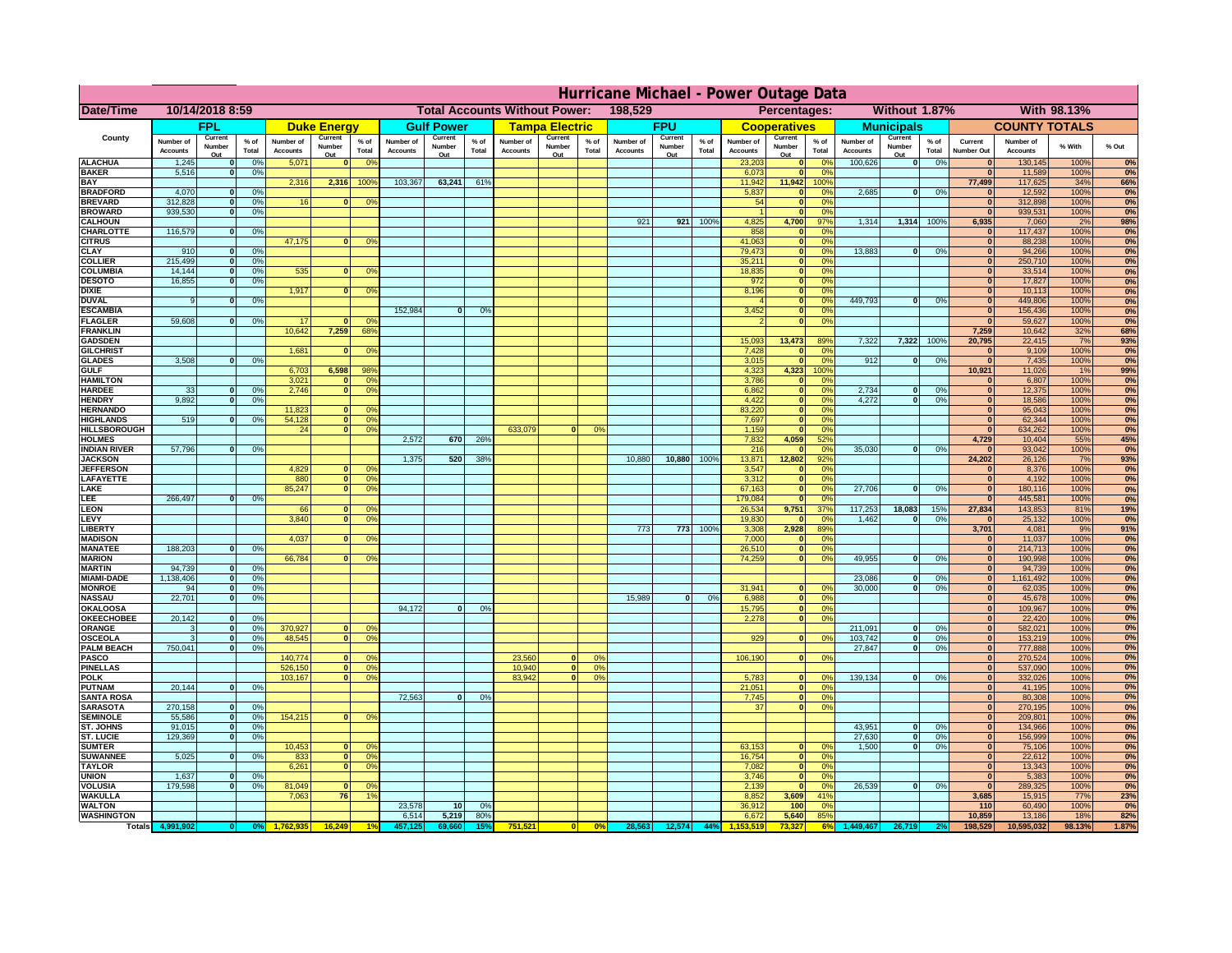# 10/14/2018 9:02 AM Hurricane Michael

| <b>Power Provider</b>                   | <b>County</b>       | <b>Number of Customers</b> | <b>Current Number Out</b> | <b>Outage Percentage</b> | <b>Estimated Restore Time</b> |
|-----------------------------------------|---------------------|----------------------------|---------------------------|--------------------------|-------------------------------|
| <b>Gulf Power Company</b>               | BAY                 | 103,367                    | 63,241                    | 61.18%                   | >5 days                       |
| City of Tallahassee                     | LEON                | 117,253                    | 18,083                    | 15.42%                   | TBD                           |
| Talquin Electric Cooperative, Inc.      | <b>GADSDEN</b>      | 15,093                     | 13,473                    | 89.27%                   | >5 days                       |
| West Florida Electric Cooperative, Inc. | <b>JACKSON</b>      | 13,824                     | 12,755                    | 92.27%                   | >5 days                       |
| Gulf Coast Electric Cooperative, Inc.   | BAY                 | 11,942                     | 11,942                    | 100.00%                  | >5 days                       |
| Florida Public Utilities Corporation    | <b>JACKSON</b>      | 10,880                     | 10,880                    | 100.00%                  | >5 days                       |
| Talquin Electric Cooperative, Inc.      | <b>LEON</b>         | 26,534                     | 9,751                     | 36.75%                   | >5 days                       |
| Duke Energy                             | <b>FRANKLIN</b>     | 10,642                     | 7,259                     | 68.21%                   | TBD                           |
| <b>Duke Energy</b>                      | <b>GULF</b>         | 6,703                      | 6,598                     | 98.43%                   | <b>TBD</b>                    |
| <b>Gulf Power Company</b>               | WASHINGTON          | 6,514                      | 5,219                     | 80.12%                   | $>72$                         |
| City of Quincy                          | <b>GADSDEN</b>      | 4,768                      | 4,768                     | 100.00%                  | <b>TBD</b>                    |
| Gulf Coast Electric Cooperative, Inc.   | GULF                | 4,323                      | 4,323                     | 100.00%                  | >5 days                       |
| West Florida Electric Cooperative, Inc. | <b>WASHINGTON</b>   | 4,235                      | 4,103                     | 96.88%                   | >5 days                       |
| West Florida Electric Cooperative, Inc. | <b>HOLMES</b>       | 7,539                      | 4,059                     | 53.84%                   | >5 days                       |
| Talquin Electric Cooperative, Inc.      | <b>WAKULLA</b>      | 8,852                      | 3,609                     | 40.77%                   | >5 days                       |
| Talquin Electric Cooperative, Inc.      | <b>LIBERTY</b>      | 3,308                      | 2,928                     | 88.51%                   | >5 days                       |
| West Florida Electric Cooperative, Inc. | <b>CALHOUN</b>      | 2,977                      | 2,852                     | 95.80%                   | >5 days                       |
| Duke Energy                             | BAY                 | 2,316                      | 2,316                     | 100.00%                  | TBD                           |
| Gulf Coast Electric Cooperative, Inc.   | CALHOUN             | 1,848                      | 1,848                     | 100.00%                  | >5 days                       |
| Gulf Coast Electric Cooperative, Inc.   | WASHINGTON          | 2,437                      | 1,537                     | 63.07%                   | >5 days                       |
| City of Havana                          | <b>GADSDEN</b>      | 1,391                      | 1,391                     | 100.00%                  | <b>TBD</b>                    |
| City of Blountstown                     | CALHOUN             | 1,314                      | 1,314                     | 100.00%                  | TBD                           |
| Chattahoochee Electric                  | GADSDEN             | 1,163                      | 1,163                     | 100.00%                  | <b>TBD</b>                    |
| Florida Public Utilities Corporation    | CALHOUN             | 921                        | 921                       | 100.00%                  | >5 days                       |
| Florida Public Utilities Corporation    | <b>LIBERTY</b>      | 773                        | 773                       | 100.00%                  | >5 days                       |
| <b>Gulf Power Company</b>               | <b>HOLMES</b>       | 2,572                      | 670                       | 26.05%                   | $>72$                         |
| <b>Gulf Power Company</b>               | <b>JACKSON</b>      | 1,375                      | 520                       | 37.82%                   | $>72$                         |
| Gulf Coast Electric Cooperative, Inc.   | <b>WALTON</b>       | 100                        | 100                       | 100.00%                  | >5 days                       |
| <b>Duke Energy</b>                      | <b>WAKULLA</b>      | 7,063                      | 76                        | 1.08%                    | <b>TBD</b>                    |
| Gulf Coast Electric Cooperative, Inc.   | <b>JACKSON</b>      | 47                         | 47                        | 100.00%                  | >5 days                       |
| <b>Gulf Power Company</b>               | <b>WALTON</b>       | 23,578                     | 10                        | 0.04%                    | $24$                          |
| Central Florida Electric Cooperative    | <b>ALACHUA</b>      | 875                        | $\pmb{0}$                 | 0.00%                    | TBD                           |
| Central Florida Electric Cooperative    | <b>DIXIE</b>        | 7,595                      | $\mathbf 0$               | 0.00%                    | <b>TBD</b>                    |
| Central Florida Electric Cooperative    | <b>GILCHRIST</b>    | 7,424                      | 0                         | 0.00%                    | Restored                      |
| Central Florida Electric Cooperative    | LAFAYETTE           | 9                          | $\mathbf 0$               | 0.00%                    | <b>TBD</b>                    |
| Central Florida Electric Cooperative    | LEVY                | 17,513                     | 0                         | 0.00%                    | Restored                      |
| Central Florida Electric Cooperative    | <b>MARION</b>       | 9                          | $\mathbf 0$               | 0.00%                    | <b>TBD</b>                    |
| Choctawhatchee Electric Cooperative     | <b>HOLMES</b>       | 293                        | $\pmb{0}$                 | 0.00%                    | Restored                      |
| Choctawhatchee Electric Cooperative     | <b>OKALOOSA</b>     | 15,795                     | $\mathbf 0$               | 0.00%                    | Restored                      |
| Choctawhatchee Electric Cooperative     | <b>SANTA ROSA</b>   | 201                        | 0                         | 0.00%                    | Restored                      |
| Choctawhatchee Electric Cooperative     | <b>WALTON</b>       | 36,812                     | $\mathbf 0$               | 0.00%                    | Restored                      |
| City of Alachua                         | <b>ALACHUA</b>      | 4,426                      | $\pmb{0}$                 | 0.00%                    | TBD                           |
| City of Bartow                          | <b>POLK</b>         | 11,790                     | $\mathbf 0$               | 0.00%                    | <b>TBD</b>                    |
| City of Bushnell                        | <b>SUMTER</b>       | 1,500                      | $\pmb{0}$                 | 0.00%                    | TBD                           |
| City of Clewiston                       | <b>HENDRY</b>       | 4,272                      | $\mathbf 0$               | 0.00%                    | <b>TBD</b>                    |
| City of Fort Meade                      | POLK                | 2,379                      | $\pmb{0}$                 | 0.00%                    | TBD                           |
| City of Leesburg                        | LAKE                | 22,000                     | $\pmb{0}$                 | 0.00%                    | <b>TBD</b>                    |
| City of Moore Haven                     | <b>GLADES</b>       | 912                        | $\mathbf 0$               | 0.00%                    | <b>TBD</b>                    |
| City of Mount Dora                      | LAKE                | 5,706                      | $\pmb{0}$                 | 0.00%                    | <b>TBD</b>                    |
| City of Newberry                        | <b>ALACHUA</b>      | 1,727                      | $\pmb{0}$                 | 0.00%                    | TBD                           |
| City of Starke                          | <b>BRADFORD</b>     | 2,685                      | $\pmb{0}$                 | 0.00%                    | <b>TBD</b>                    |
| City of Vero Beach                      | <b>INDIAN RIVER</b> | 35,030                     | 0                         | 0.00%                    | TBD                           |
| City of Wauchula                        | <b>HARDEE</b>       | 2,734                      | $\pmb{0}$                 | 0.00%                    | <b>TBD</b>                    |
| City of Williston                       | LEVY                | 1,462                      | 0                         | 0.00%                    | TBD                           |
| City of Winter Park                     | ORANGE              | 13,941                     | $\pmb{0}$                 | 0.00%                    | <b>TBD</b>                    |
| Clay Electric Cooperative               | <b>ALACHUA</b>      | 22,328                     | 0                         | 0.00%                    | TBD                           |
| Clay Electric Cooperative               | <b>BAKER</b>        | 2,476                      | $\pmb{0}$                 | 0.00%                    | TBD                           |
| Clay Electric Cooperative               | <b>BRADFORD</b>     | 5,837                      | 0                         | 0.00%                    | TBD                           |
| Clay Electric Cooperative               | <b>CLAY</b>         | 79,473                     | $\pmb{0}$                 | 0.00%                    | <b>TBD</b>                    |
| Clay Electric Cooperative               | COLUMBIA            | 16,922                     | 0                         | 0.00%                    | TBD                           |
| Clay Electric Cooperative               | <b>DUVAL</b>        | $\overline{4}$             | $\pmb{0}$                 | 0.00%                    | <b>TBD</b>                    |
| Clay Electric Cooperative               | <b>FLAGLER</b>      | $\overline{2}$             | $\pmb{0}$                 | 0.00%                    | TBD                           |
| Clay Electric Cooperative               | <b>GILCHRIST</b>    | $\overline{4}$             | $\pmb{0}$                 | 0.00%                    | <b>TBD</b>                    |
| Clay Electric Cooperative               | LAKE                | 2,239                      | $\pmb{0}$                 | 0.00%                    | TBD                           |
| Clay Electric Cooperative               | LEVY                | 712                        | $\pmb{0}$                 | 0.00%                    | <b>TBD</b>                    |
| Clay Electric Cooperative               | <b>MARION</b>       | 16,301                     | $\pmb{0}$                 | 0.00%                    | TBD                           |
| Clay Electric Cooperative               | PUTNAM              | 21,051                     | $\pmb{0}$                 | 0.00%                    | <b>TBD</b>                    |
| Clay Electric Cooperative               | SUWANNEE            | 5                          | 0                         | 0.00%                    | TBD                           |
| Clay Electric Cooperative               | <b>UNION</b>        | 3,746                      | $\pmb{0}$                 | 0.00%                    | TBD                           |
| Clay Electric Cooperative               | VOLUSIA             | 2,139                      | 0                         | 0.00%                    | TBD                           |
| Duke Energy                             | <b>ALACHUA</b>      | 5,071                      | $\mathbf 0$               | 0.00%                    | Restored                      |
| Duke Energy                             | <b>BREVARD</b>      | 16                         | 0                         | 0.00%                    | Restored                      |
| <b>Duke Energy</b>                      | <b>CITRUS</b>       | 47,175                     | $\pmb{0}$                 | 0.00%                    | Restored                      |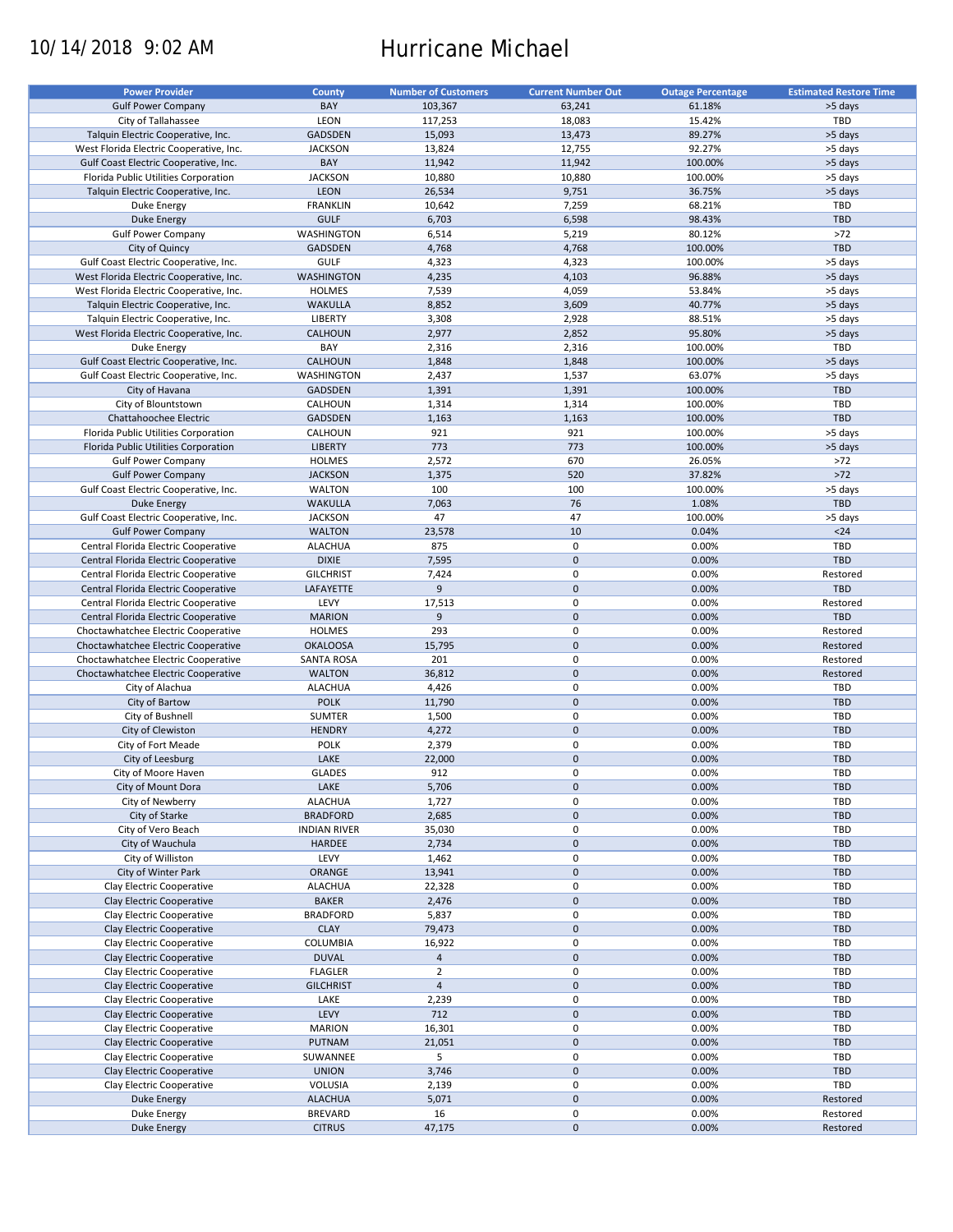## 10/14/2018 9:02 AM Hurricane Michael

| Duke Energy                                        | COLUMBIA            | 535            | 0                   | 0.00% | Restored   |
|----------------------------------------------------|---------------------|----------------|---------------------|-------|------------|
| <b>Duke Energy</b>                                 | <b>DIXIE</b>        | 1,917          | $\mathbf 0$         | 0.00% | Restored   |
| Duke Energy                                        | <b>FLAGLER</b>      | 17             | 0                   | 0.00% | Restored   |
|                                                    |                     |                |                     |       |            |
| <b>Duke Energy</b>                                 | <b>GILCHRIST</b>    | 1,681          | $\mathbf 0$         | 0.00% | Restored   |
| Duke Energy                                        | <b>HAMILTON</b>     | 3,021          | 0                   | 0.00% | Restored   |
| <b>Duke Energy</b>                                 | HARDEE              | 2,746          | $\mathbf 0$         | 0.00% | Restored   |
|                                                    |                     |                | 0                   |       |            |
| Duke Energy                                        | <b>HERNANDO</b>     | 11,823         |                     | 0.00% | Restored   |
| <b>Duke Energy</b>                                 | <b>HIGHLANDS</b>    | 54,128         | $\mathbf 0$         | 0.00% | Restored   |
| Duke Energy                                        | HILLSBOROUGH        | 24             | $\pmb{0}$           | 0.00% | Restored   |
|                                                    |                     |                | $\mathbf 0$         | 0.00% | Restored   |
| Duke Energy                                        | <b>JEFFERSON</b>    | 4,829          |                     |       |            |
| Duke Energy                                        | LAFAYETTE           | 880            | 0                   | 0.00% | Restored   |
| <b>Duke Energy</b>                                 | LAKE                | 85,247         | $\mathbf 0$         | 0.00% | Restored   |
| Duke Energy                                        | <b>LEON</b>         | 66             | $\pmb{0}$           | 0.00% | Restored   |
|                                                    |                     |                |                     |       |            |
| Duke Energy                                        | LEVY                | 3,840          | $\mathbf 0$         | 0.00% | Restored   |
| Duke Energy                                        | <b>MADISON</b>      | 4,037          | $\pmb{0}$           | 0.00% | Restored   |
| <b>Duke Energy</b>                                 | <b>MARION</b>       | 66,784         | $\pmb{0}$           | 0.00% | Restored   |
|                                                    |                     |                |                     |       |            |
| Duke Energy                                        | ORANGE              | 370,927        | $\pmb{0}$           | 0.00% | Restored   |
| <b>Duke Energy</b>                                 | <b>OSCEOLA</b>      | 48,545         | $\pmb{0}$           | 0.00% | Restored   |
| <b>Duke Energy</b>                                 | PASCO               | 140,774        | $\pmb{0}$           | 0.00% | Restored   |
|                                                    |                     |                |                     |       |            |
| <b>Duke Energy</b>                                 | PINELLAS            | 526,150        | $\pmb{0}$           | 0.00% | Restored   |
| Duke Energy                                        | <b>POLK</b>         | 103,167        | $\pmb{0}$           | 0.00% | Restored   |
| <b>Duke Energy</b>                                 | SEMINOLE            | 154,215        | $\pmb{0}$           | 0.00% | Restored   |
|                                                    |                     |                | 0                   |       |            |
| Duke Energy                                        | <b>SUMTER</b>       | 10,453         |                     | 0.00% | Restored   |
| <b>Duke Energy</b>                                 | SUWANNEE            | 833            | $\pmb{0}$           | 0.00% | Restored   |
| Duke Energy                                        | <b>TAYLOR</b>       | 6,261          | $\pmb{0}$           | 0.00% | Restored   |
| <b>Duke Energy</b>                                 | <b>VOLUSIA</b>      |                | $\pmb{0}$           | 0.00% |            |
|                                                    |                     | 81,049         |                     |       | Restored   |
| Escambia River Electric Cooperative, Inc.          | <b>ESCAMBIA</b>     | 3,452          | $\pmb{0}$           | 0.00% | TBD        |
| Escambia River Electric Cooperative, Inc.          | <b>SANTA ROSA</b>   | 7,544          | $\pmb{0}$           | 0.00% | <b>TBD</b> |
| Florida Keys Electric Cooperative                  | <b>MONROE</b>       | 31,941         | $\pmb{0}$           | 0.00% | TBD        |
|                                                    |                     |                |                     |       |            |
| Florida Power and Light Company                    | <b>ALACHUA</b>      | 1,245          | $\pmb{0}$           | 0.00% | <b>TBD</b> |
| Florida Power and Light Company                    | <b>BAKER</b>        | 5,516          | $\pmb{0}$           | 0.00% | <b>TBD</b> |
| Florida Power and Light Company                    | <b>BRADFORD</b>     | 4,070          | $\pmb{0}$           | 0.00% | <b>TBD</b> |
|                                                    |                     |                |                     |       |            |
| Florida Power and Light Company                    | <b>BREVARD</b>      | 312,828        | 0                   | 0.00% | TBD        |
| Florida Power and Light Company                    | <b>BROWARD</b>      | 939,530        | $\mathbf 0$         | 0.00% | <b>TBD</b> |
| Florida Power and Light Company                    | CHARLOTTE           | 116,579        | 0                   | 0.00% | <b>TBD</b> |
|                                                    |                     |                |                     |       |            |
| Florida Power and Light Company                    | <b>CLAY</b>         | 910            | $\pmb{0}$           | 0.00% | <b>TBD</b> |
| Florida Power and Light Company                    | <b>COLLIER</b>      | 215,499        | 0                   | 0.00% | TBD        |
| Florida Power and Light Company                    | <b>COLUMBIA</b>     | 14,144         | $\pmb{0}$           | 0.00% | <b>TBD</b> |
|                                                    |                     |                |                     |       |            |
| Florida Power and Light Company                    | <b>DESOTO</b>       | 16,855         | $\pmb{0}$           | 0.00% | <b>TBD</b> |
| Florida Power and Light Company                    | <b>DUVAL</b>        | 9              | $\mathbf 0$         | 0.00% | <b>TBD</b> |
| Florida Power and Light Company                    | <b>FLAGLER</b>      | 59,608         | $\pmb{0}$           | 0.00% | TBD        |
|                                                    |                     |                | $\mathbf 0$         |       | <b>TBD</b> |
| Florida Power and Light Company                    | <b>GLADES</b>       | 3,508          |                     | 0.00% |            |
| Florida Power and Light Company                    | HARDEE              | 33             | 0                   | 0.00% | TBD        |
| Florida Power and Light Company                    | <b>HENDRY</b>       | 9,892          | $\mathbf 0$         | 0.00% | <b>TBD</b> |
| Florida Power and Light Company                    | <b>HIGHLANDS</b>    | 519            | $\pmb{0}$           | 0.00% | <b>TBD</b> |
|                                                    |                     |                |                     |       |            |
| Florida Power and Light Company                    | <b>INDIAN RIVER</b> | 57,796         | $\pmb{0}$           | 0.00% | <b>TBD</b> |
| Florida Power and Light Company                    | LEE                 | 266,497        | 0                   | 0.00% | <b>TBD</b> |
| Florida Power and Light Company                    | <b>MANATEE</b>      | 188,203        | $\mathbf 0$         | 0.00% | <b>TBD</b> |
|                                                    |                     |                |                     |       |            |
| Florida Power and Light Company                    | <b>MARTIN</b>       | 94,739         | $\mathbf 0$         | 0.00% | TBD        |
| Florida Power and Light Company                    | MIAMI-DADE          | 1,138,406      | $\pmb{0}$           | 0.00% | <b>TBD</b> |
| Florida Power and Light Company                    | <b>MONROE</b>       | 94             | 0                   | 0.00% | TBD        |
|                                                    |                     |                |                     |       |            |
| Florida Power and Light Company                    | NASSAU              | 22,701         | $\mathbf 0$         | 0.00% | <b>TBD</b> |
| Florida Power and Light Company                    | OKEECHOBEE          | 20,142         | 0                   | 0.00% | TBD        |
| Florida Power and Light Company                    | ORANGE              | $\overline{3}$ | $\mathbf 0$         | 0.00% | <b>TBD</b> |
|                                                    |                     | $\overline{3}$ |                     |       |            |
| Florida Power and Light Company                    | OSCEOLA             |                | 0                   | 0.00% | TBD        |
| Florida Power and Light Company                    | PALM BEACH          | 750,041        | $\mathbf 0$         | 0.00% | TBD        |
| Florida Power and Light Company                    | PUTNAM              | 20,144         | 0                   | 0.00% | TBD        |
| Florida Power and Light Company                    | SARASOTA            | 270,158        | $\mathbf 0$         | 0.00% | <b>TBD</b> |
|                                                    |                     |                |                     |       |            |
| Florida Power and Light Company                    | SEMINOLE            | 55,586         | 0                   | 0.00% | TBD        |
| Florida Power and Light Company                    | ST. JOHNS           | 91,015         | $\pmb{0}$           | 0.00% | <b>TBD</b> |
| Florida Power and Light Company                    | ST. LUCIE           | 129,369        | 0                   | 0.00% | TBD        |
|                                                    |                     |                |                     |       |            |
| Florida Power and Light Company                    | SUWANNEE            | 5,025          | $\pmb{0}$           | 0.00% | <b>TBD</b> |
| Florida Power and Light Company                    | <b>UNION</b>        | 1,637          | 0                   | 0.00% | TBD        |
| Florida Power and Light Company                    | <b>VOLUSIA</b>      | 179,598        | $\mathbf 0$         | 0.00% | <b>TBD</b> |
|                                                    |                     |                |                     |       |            |
| Florida Public Utilities Corporation               | NASSAU              | 15,989         | 0                   | 0.00% | Restored   |
| Fort Pierce Utilities Authority                    | ST. LUCIE           | 27,630         | $\mathbf 0$         | 0.00% | <b>TBD</b> |
| Gainesville (Gainesville Regional Utilities - GRU) | <b>ALACHUA</b>      | 94,473         | $\pmb{0}$           | 0.00% | TBD        |
|                                                    |                     |                |                     |       |            |
| Glades Electric Cooperative, Inc.                  | <b>GLADES</b>       | 3,015          | $\pmb{0}$           | 0.00% | TBD        |
| Glades Electric Cooperative, Inc.                  | HARDEE              | $\mathbf 0$    | $\pmb{0}$           |       | TBD        |
| Glades Electric Cooperative, Inc.                  | <b>HENDRY</b>       | 3,530          | $\pmb{0}$           | 0.00% | <b>TBD</b> |
|                                                    |                     |                |                     |       |            |
| Glades Electric Cooperative, Inc.                  | <b>HIGHLANDS</b>    | 7,321          | $\pmb{0}$           | 0.00% | TBD        |
| Glades Electric Cooperative, Inc.                  | <b>OKEECHOBEE</b>   | 2,278          | $\pmb{0}$           | 0.00% | TBD        |
| Green Cove Springs Electric                        | <b>CLAY</b>         | 3,889          | 0                   | 0.00% | TBD        |
|                                                    |                     |                |                     |       |            |
| <b>Gulf Power Company</b>                          | <b>ESCAMBIA</b>     | 152,984        | $\mathsf{O}\xspace$ | 0.00% | Restored   |